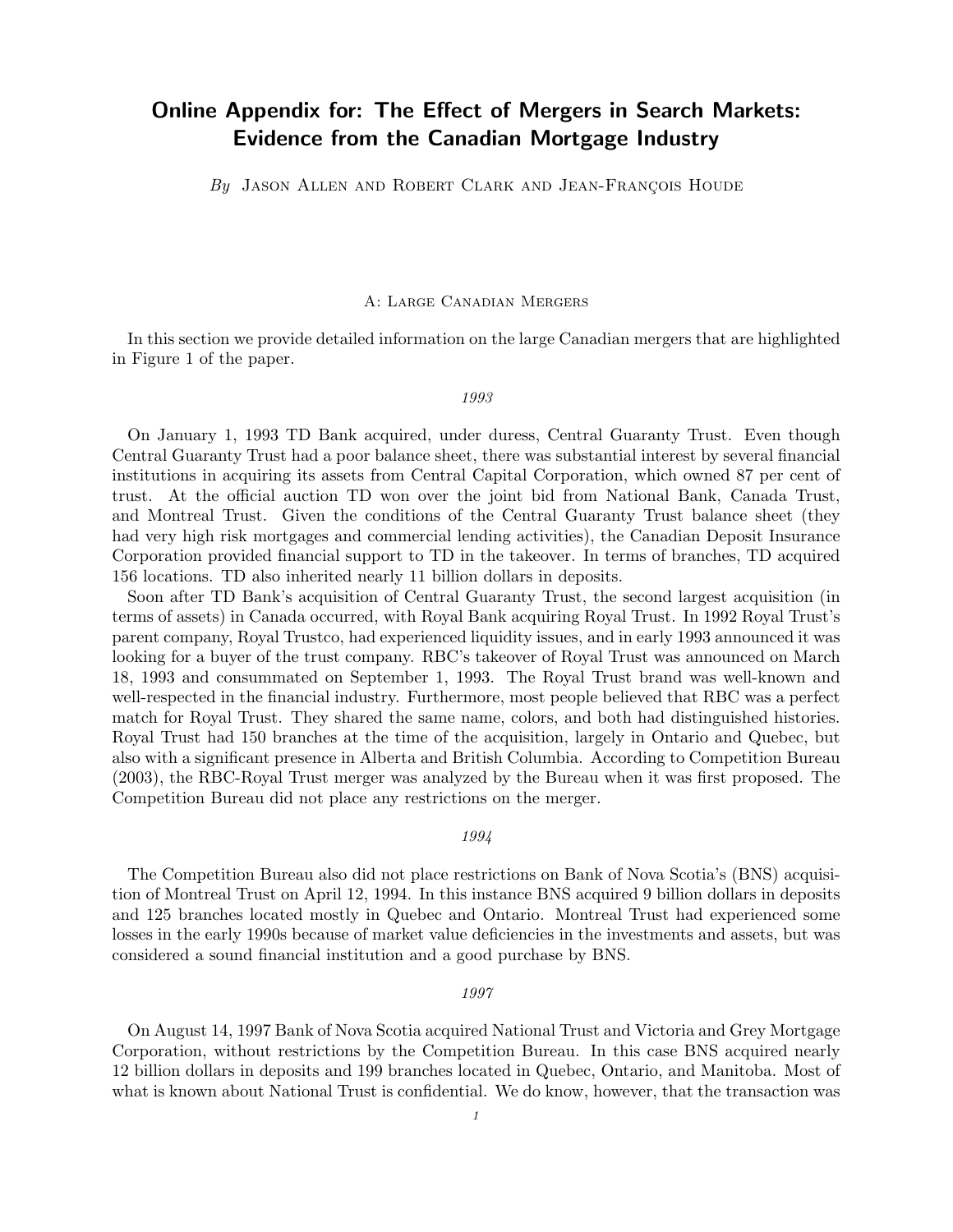valued at approximately 1.25 billion dollars even though National Trust was considered a poorly run institution that had acquired an excessive number of small, failing trusts throughout the 1990s. It was largely the mis-management of the infrastructure that led National Trust to look for a buyer.

#### 2000

The last bank merger to be approved in Canada was Toronto-Dominion Banks' (TD) acquisition of Canada Trust in 2000. The price tag was roughly 8 billion dollars (TD financed the purchase by issuing 700 million dollars in equity) and it resulted in 440 branches located across the country being acquired as well as a strong share of the mortgage market. The merger was analyzed by the Competition Bureau and allowed to be completed under minor conditions. For example, TD had to divest in some of its branches in three of the seventy-four markets defined by the Bureau (Kitchener-Waterloo-Cambridge-Elmira, Port Hope, and Brantford-Paris). TD also had to sell CT's MasterCard credit card business (they sold the consumer credit card business to Citibank in November 2000). TD was issuing Visa credit cards at the time of the acquisition, and it was not until 2009 that Canadian banks could sell both brands simultaneously.

## B: Estimation strategy

In Section 3 of the paper we explain our estimation strategy. Here we provide further details.

Our estimation focuses first on measuring the average treatment effect (ATE) of the merger on negotiated rates and on the probability of paying the posted rate (i.e. zero discount). We estimate the ATE using three econometric techniques: (i) linear difference-in-difference (DiD) estimated by OLS, (ii) the propensity-score matching DiD estimator developed by Heckman, Ichimura and Todd (1997), and (iii) the change-in-change (CiC) estimator proposed by Athey and Imbens (2006).

We think of the merger as an intervention  $(I_i)$  that changes the rates negotiated between borrowers and lenders:

(B1) 
$$
Rate_i = I_i f^{I}(u_i, T_i) + (1 - I_i) f^{N}(u_i, T_i),
$$

Rate<sub>i</sub> denotes the transaction mortgage rate,  $T_i$  is a before/after period indicator, and  $f_i^I(u_i, T_i)$ and  $f_i^N(u_i, T_i)$  correspond to the post- and pre-merger reduced-form pricing functions, respectively.

To measure residual price dispersion, we proceed by decomposing the observed margins into a deterministic function of borrowers' characteristics, and an idiosyncratic component  $m_i$ :

(B2) 
$$
\text{Margin}_i = \beta' \mathbf{X}_i + \mu_i^{\text{week}} + \theta_{G_i, T_i} + e_i = \beta' \mathbf{X}_i + m_i,
$$

where  $\text{Margin}_i = \text{Rate}_i - \text{Bond}_i$ , and  $\theta_{G_i, T_i}$  is a group/period fixed-effect,  $G_i$  and  $T_i$  index the group (treatment or control) and time period (before or after the merger) for borrower  $i, \mu_i^{\text{week}}$  is a closing-week fixed-effect, and  $\mathbf{X}_i$  is a vector of control variables. In the empirical analysis we mostly focus on the impact of the merger on the level and dispersion of negotiated margins,  $m_i$ . Note that we will sometimes refer to this as a residual price, especially when we relate our findings to the literature on residual price dispersion.

To perform the estimation, we impose three assumptions on the residual margin function and the distribution of  $u_i$ . First, in order to compare treated and control markets, we assume that the function  $f^{N}(u,T)$  is common across treated and control consumers (hence the importance of using comparable markets with intermediate levels of competition). Second, residual margins are monotonically increasing functions of  $u_i$ . Ceteris paribus, a high  $u_i$  consumer pays a high rate, and receives a small discount. Finally, the distribution of unobserved heterogeneity is assumed to be constant over time, but can differ across control and treated markets. This assumption implies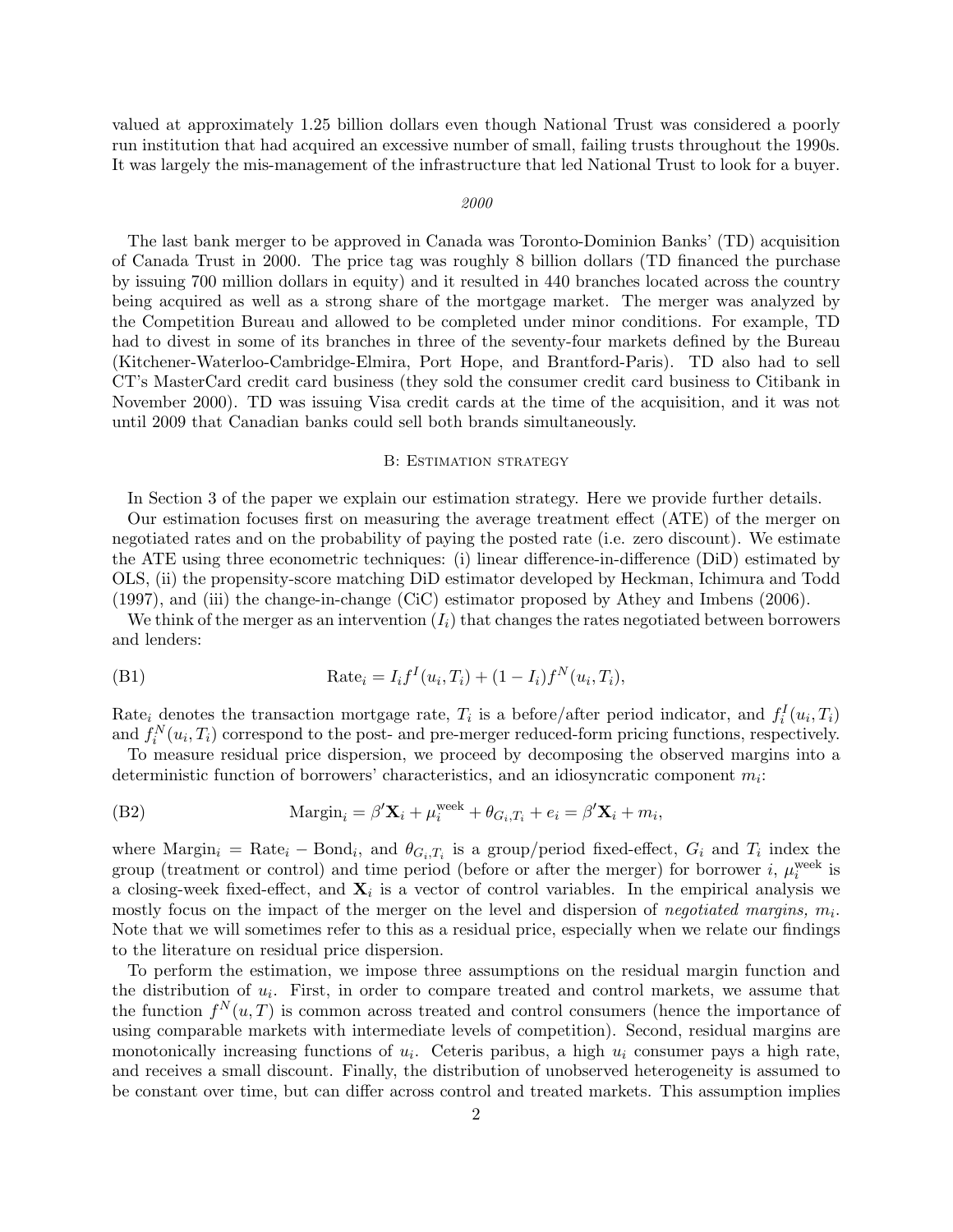that the effect of the merger could differ across the two groups, even though the residual margin function is common. We let  $H_1(u)$  and  $H_0(u)$  denote the distributions of u within treated and control areas, respectively.

All three assumptions are fairly standard in the difference-in-difference literature (e.g. Abadie (2005)), and are adapted to our context, following Athey and Imbens (2006), to reflect the fact that the errors are non-separable. Below we describe the three estimators used to characterize the average and distributional impact of the merger.

Linear difference-in-difference estimator We first use a linear difference-in-difference (DiD) approach to measure the average treatment effect (ATE) of the merger. In our context, the DiD model linearly approximates the margin function above, and estimates equations (B2) and (B1) jointly. Moreover, the linearity assumption allows us to control for location (FSA) fixed-effects. This leads to the following estimating equation:

(B3) 
$$
\text{Margin}_i = \bar{\alpha}I_i + \beta' \mathbf{X}_i + \mu_i^{\text{week}} + \mu_i^{\text{fa}} + e_i,
$$

where  $\mathbf{X}_i$  is a vector of control variables, and  $\mu_i^{\text{week}}$  and  $\mu_i^{\text{fsa}}$  are week and FSA fixed-effects.

An important concern is that the merger predominantly affected a small number of provinces, and therefore might be correlated with location-specific housing or financial variables affecting negotiated interest rates. For instance, house prices and the timing of purchases follow regional cycles and trends that could be confounded with the merger. Furthermore, local housing market trends may impact mortgage rates differently in treated and control markets. We consider two sets of control variables to address this question.

Our baseline specification includes controls that describe the financial and demographic characteristics of the contract, and the identity of lenders. We use the vector  $\mathbf{X}_i^{\text{base}}$  to denote these controls. In an effort to further control for confounding factors we also estimate  $\bar{\alpha}$  using a richer set of variables, labelled  $\mathbf{X}_i^{\text{trend}}$ , that control for heterogenous observable trends across our control and treatment groups. We do so by interacting every consumer and contract characteristics in  $\mathbf{X}_i$ with  $T_i$ , our "post-merger" dummy variable. We also include in  $\mathbf{X}_i^{\text{trend}}$  province-level linear and quadratic trends. We present the empirical results using both  $\mathbf{X}_i^{\text{base}}$  and  $\mathbf{X}_i^{\text{trend}}$  specifications.

In addition to estimating the ATE for margins, we study the impact on the probability of paying the posted rate. Using the same two specifications, we replace  $p_i$  by an indicator variable equal to one if the consumer pays a rate greater than or equal to the posted-rate plus 10 bps.

Matching estimator An alternative approach to control for differences between control and treatment groups is to estimate  $\bar{\alpha}$  using a matching DiD estimator. Since we want to compare local markets along multiple dimensions, we implement a matching DiD estimator based on a propensity score function, and measure the degree of similarity between local markets using a Kernel smoothing function. In addition to the three assumptions imposed on  $u_i$  already mentioned, this estimator also imposes the restriction that treated and control neighborhoods have a significant overlap in terms of the probability of being affected by the merger. We therefore exclude neighborhoods in the top and bottom 2% of the propensity score distribution.

In order to control for borrower-specific observed covariates, we calculate the matching estimator using negotiated margins. This leads to a sequential estimator: (i) estimate  $m_i$  by OLS from equation B2, (ii) estimate the propensity score function via a Probit model (i.e. probability of having both A and B in a neighborhood), and (iii) estimate the ATE of the merger using the estimator of Heckman, Ichimura and Todd (1997). The propensity score controls for time-invariant demographic characteristics and branch concentration of each neighborhood.<sup>1</sup>

 $1$ The list of controls are demographic characteristics measured using 2001 census tables at the FSA level and branch location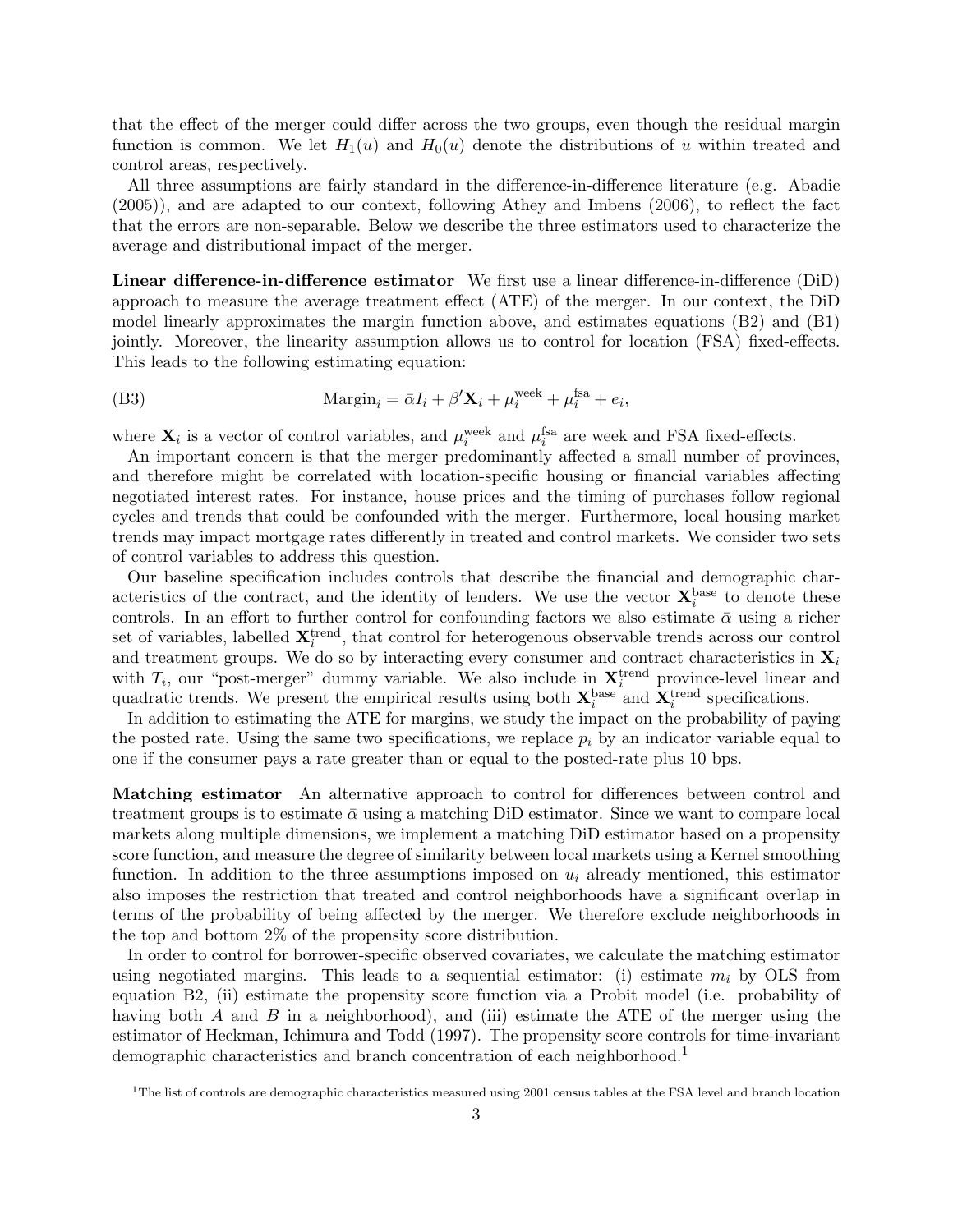This estimator relaxes the assumption that the function  $f^N(u_i, T_i)$  is common across control and treated local markets. Instead, we are implicitly assuming that neighborhoods with similar propensity scores have homogenous pricing functions.

Change-in-change estimator We apply the change-in-change (CiC) estimator proposed by Athey and Imbens (2006) to study the distributional impact of the merger on negotiated margins. In addition to the three assumptions above, we also assume that the support of  $u_i$  in the treatment group overlaps with the support of  $u_i$  in the control group. We impose this restriction by dropping the non-overlaping negotiated margins across the two groups for each time period.

In practice, we also assume that the observed characteristics of the contracts  $\mathbf{X}_i$  are independent of  $u_i$ . Like with the matching estimator, this allows us to perform the estimation using the negotiated margins distribution defined in equation B2, and to control for observable characteristics of the contracts in the parametric form suggested by equation B2.<sup>2</sup>

Under these assumptions, the change in the  $q^{th}$  percentile of the margin distribution in the control group identifies the change in the markup function that is strictly due to time. Using this logic, and the fact that the distributions are invertible (under the monotonicity assumption), we can recover the counter-factual distribution of prices in the treatment group for any point  $m_i$  in the common support:

(B4) 
$$
F_{1,1}^{c}(m_{i}) = F_{1,0}\left(F_{0,0}^{-1}\left(F_{0,1}(m_{i})\right)\right),
$$

where the superscript c identifies the counter-factual distribution, and  $F_{G,T}(m)$  is the CDF of margins in the sub-population  $(G, T)$ . Intuitively, we obtain the counter-factual distribution by transforming the observed negotiated margin distribution in the treatment group at time 0 (i.e.  $F_{1,0}(m)$ ) to mimic the change in the distribution observed in the control group. We then use the empirical counterparts of  $F_{1,1}^c(m)$  and  $F_{1,1}$  to calculate the impact of the merger on various moments of the margin distribution, such as the average, the standard-deviation and the inter-quartile range. We also recover an estimate of the effect of the merger for different percentiles q:

(B5) 
$$
\hat{\alpha}(q) = \hat{F}_{1,1}^{-1}(q) - \hat{F}_{0,1}^{-1}(\hat{F}_{0,0}(\hat{F}_{1,0}^{-1}(q))) ,
$$

where  $\hat{F}(\cdot)$  refers to the empirical distribution function (EDF), and  $\hat{F}^{-1}(\cdot)$  is the inverse of the EDF. Since we can normalize the scale of  $u_i$  to be between zero and one,  $\alpha(q)$  measures the estimated effect of the merger on a consumer of type  $u_i = q$ .

# C: Robustness analysis

In this section we provide further details to Section 3.1, on the robustness of the average merger effect to alternative estimation methods, and sample selection. We present robustness results with respect to the choice of controls, the size of local neighborhoods, and different event windows. We present results for transaction margins and discounting.

In Table C1 we present the average effect of the merger estimated with alternative sets of control variables. Our baseline specification is reproduced in column (2) and the trend results are reproduced in column (3). Column (1) shows that failure to control for characteristics of the transaction

data and include: average house value and income to house value ratio, fraction of households that rent, average age, interprovince migration ratio, fraction of people with a university degree, number of dwellings, pre-merger branch-HHI, and number of lenders pre-merger.

 $2$ This is the approach suggested by Athey and Imbens (2006) (pages 465-466). See Linton, Massoumi and Whang (2005) for a related two-step procedure.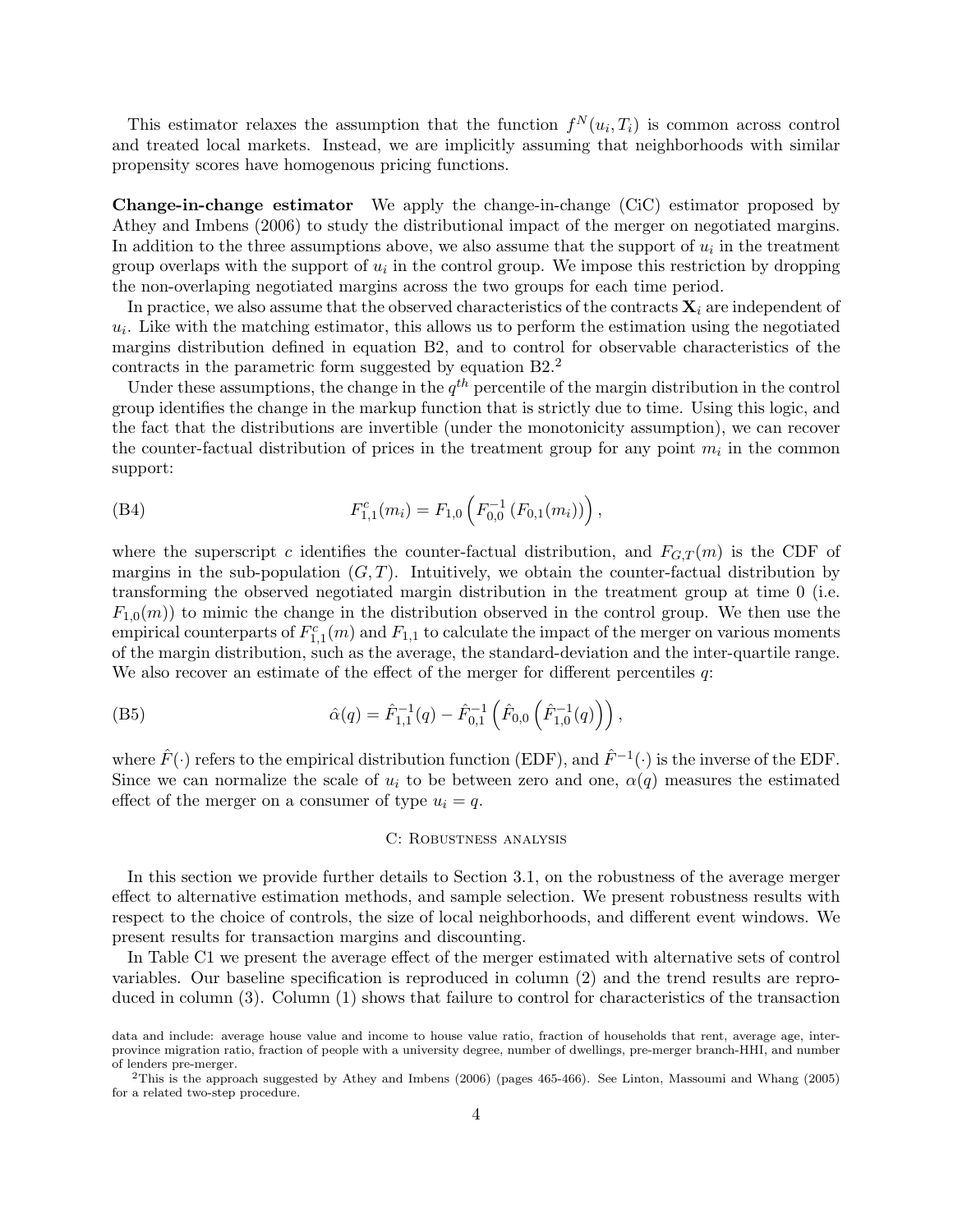|                                 |            | $\left( 2\right)$ | $\left(3\right)$ | $\overline{4}$ | $\left(5\right)$ | (6)      |
|---------------------------------|------------|-------------------|------------------|----------------|------------------|----------|
| Merger                          | $0.0623^a$ | $0.0607^a$        | $0.0719^a$       | $0.0500^{b}$   | $0.0564^a$       | 0.0602   |
|                                 | (0.0188)   | (0.0183)          | (0.0242)         | (0.0251)       | (0.0193)         | (0.0374) |
|                                 |            |                   |                  |                |                  |          |
| Observations                    | 18,121     | 18,121            | 18,121           | 18,121         | 15,770           | 13,216   |
| R-squared                       | 0.344      | 0.408             | 0.416            | 0.417          | 0.415            | 0.420    |
| Location (FSA) FE               |            |                   | √                |                |                  |          |
| Week FE                         |            |                   | √                |                | ✓                |          |
| Control group                   | Full       | Full              | Full             | Full           | А                | None     |
| X Controls                      |            |                   | √                |                |                  |          |
| $D \times X \&$ Province trends |            |                   | √                |                |                  |          |
| $D \times$ Province FE          |            |                   |                  |                |                  |          |
| Treated                         | 0.628      | 0.628             | 0.628            | 0.628          | 0.722            | 0.862    |

Table C1—: Alternative linear difference-in-difference specifications

The dependent variable is margins. Significance levels:  $a p<0.01$ ,  $b p<0.05$ ,  $c p<0.1$ . Standard errors are clustered at the location level (FSA).

does not lead to a substantial change in the ATE. In column (4) we introduce provincial fixed effects interacted with the post-merger dummy variable. Since a large fraction of observations are clustered in a few provinces this specification adds substantial strain to the data. However, we still estimate an ATE of 5 bps that is statistically significantly different from zero at the 5% confidence level. The point estimates remain fairly constant across all four specifications, which suggests that our conclusions are not sensitive to the choice of controls.

In columns (5) and (6) we modify the definition of the control group. First we restrict the control group to markets in which only bank A is present, and then to markets where neither A nor B are present. The "only A" specification raises the fraction of treated observations to  $72\%$ , but leaves the point estimate largely unchanged (i.e. 5.64 versus 6.04 bps). In contrast, in the "no A or  $B$ " specification the point estimate is equal to 6.02 bps, but the standard-error nearly doubles. This decrease in precision is due to the fact that the fraction of observations belonging to the control group goes down from 43% to less than 14%. Despite this, the results from these two specifications suggest that the magnitude of the estimated average merger effect is not driven by changes occurring in the control markets, such as the re-branding of bank A post-merger.

Table C2 repeats the same robustness exercise as Table C1 but for discounting instead of margins. The baseline specification is reproduced in column (2) and the trend specification in column (3). The point estimates remain relatively constant for all specifications, including in columns (5) and (6) where we modify the control groups.

Our second set of robustness tests considers the impact of different neighborhood sizes. Our main specification assumes that consumers shop within a 5KM radius around the centroid of their FSA's. Increasing this threshold tends to raise the number of FSA's directly affected by the merger, at the cost of including lenders that are not considered by the average consumer (falsely treated neighborhoods). Using a smaller threshold reduces the number of treated neighborhoods, and includes in the control group areas that are affected by the merger. Therefore, over-estimating or under-estimating the size of consumers' choice-sets exacerbates the measurement error problem in our treatment variable, and biases our results towards zero. The estimation results, reproduced in Table C3a and C4a, confirm this intuition. The effect of the merger is statistically different from zero for most neighborhoods, but is smaller and less precisely estimated for smaller and larger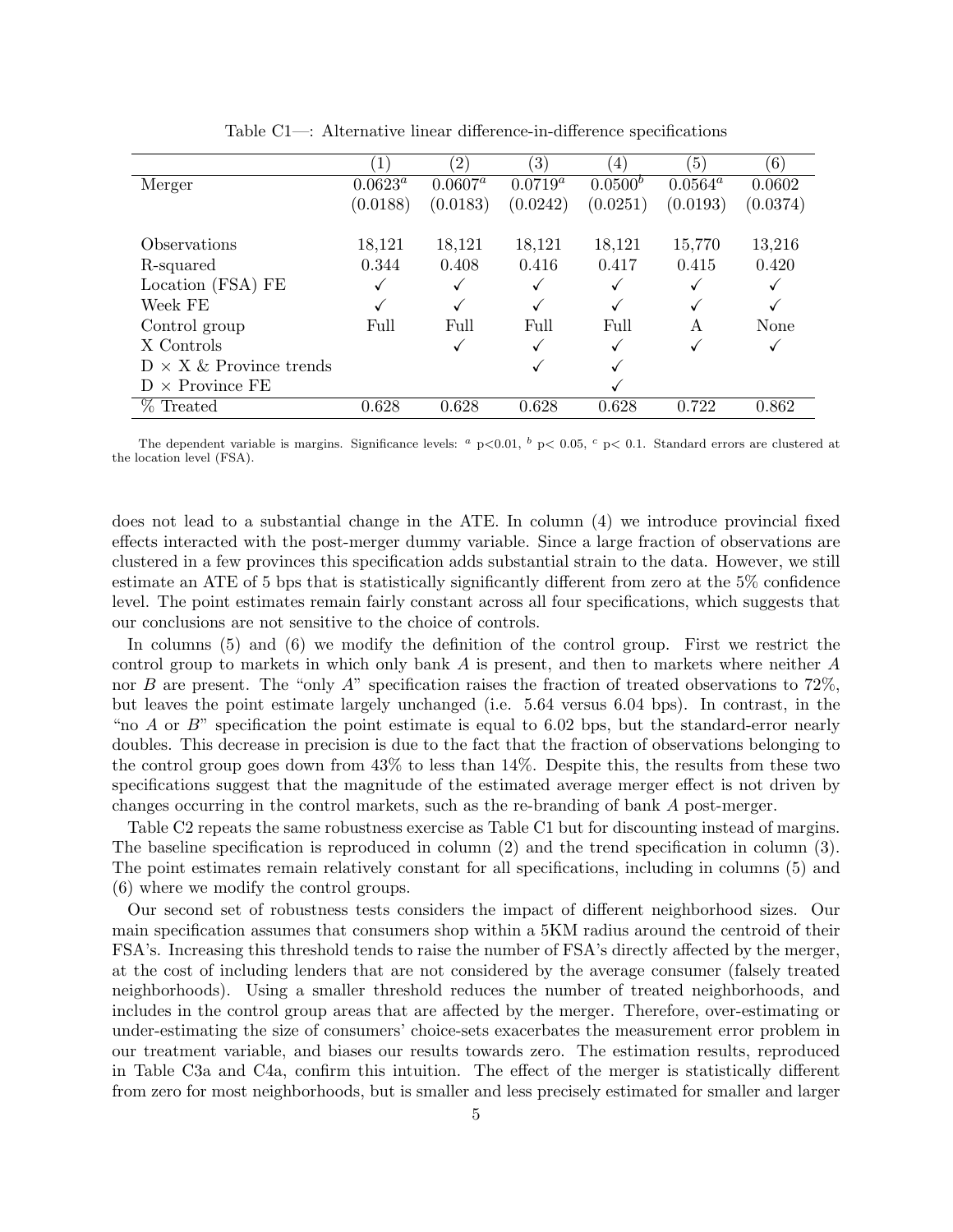|                                 | $\left(1\right)$ | $\left( 2\right)$ | $\left( 3\right)$ | $\left( 4\right)$ | (5)        | (6)        |
|---------------------------------|------------------|-------------------|-------------------|-------------------|------------|------------|
| <b>VARIABLES</b>                |                  |                   |                   |                   |            |            |
|                                 |                  |                   |                   |                   |            |            |
| Merger                          | $0.0638^a$       | $0.0646^a$        | $0.0477^a$        | $0.0525^a$        | $0.0603^a$ | $0.0805^b$ |
|                                 |                  |                   |                   |                   |            |            |
|                                 | (0.0166)         | (0.0154)          | (0.0180)          | (0.0187)          | (0.0162)   | (0.0353)   |
|                                 |                  |                   |                   |                   |            |            |
| Observations                    | 18,121           | 18,121            | 18,121            | 18,121            | 15,770     | 13,216     |
| R-squared                       | 0.118            | 0.181             | 0.189             | 0.190             | 0.179      | 0.179      |
| Location FE                     |                  |                   | √                 |                   | ✓          |            |
| Week FE                         |                  | √                 | √                 |                   | ✓          |            |
| Control group                   | Full             | Full              | Full              | Full              | A          | None       |
| X Controls                      |                  | ✓                 | ✓                 |                   | ✓          | √          |
| $D \times X \&$ Province trends |                  |                   | √                 |                   |            |            |
| $D \times$ Province FE          |                  |                   |                   |                   |            |            |
|                                 |                  |                   |                   |                   |            |            |

Table C2—: Zero Discount Robustness to alternative specifications

radii. This is particular true when we control for province-level trends in the larger neighborhood specifications, since the number of provinces present in both treated and control groups shrinks (i.e. it becomes harder to distinguish between the merger effect and other province-level trends).

Finally, we consider different event windows and present the results of a falsification exercise in Table C3 for margins and Table C4 for discounting. Recall that throughout the paper we use contracts signed at most one year before or after the official merger date. In columns (1) and (3) we compare our main specification with a shorter window of six months and a longer window of eighteen months. The results suggest that the effect of the merger was strongest within six months of the announcement, but diminished over time, possibly due to the closing of branches.

In columns (4) and (5) we consider two alternative merger dates: six months before and six months after the actual date. For margins, in both cases, we fail to find any evidence of rate increase, suggesting that our estimates are not confounded with the presence of unobserved factors affecting the treated neighborhoods within a year of the merger. In the case of discounting, there coefficient on minus 6 months is statistically significant in the baseline specification. For the probability of receiving a discount, therefore, it is likely that there is some unobservable that is confounded with the ATE when we do not control for trends.

Another way of looking for pre-intervention differences in trends between the two groups is to plot the evolution of transaction rates over time. In Figure C1a and C1b we plot the mean and median differences in the transaction margins between treated and control groups. Each dot represents a coefficient  $\theta_t$  from the following regression equation:

(C1) 
$$
\text{Margin}_i = \sum_{t=1}^T \theta_t 1(i \in t) \times G_i + \sum_{t=1}^T \beta_t 1(i \in t) \times G_i + u_i,
$$

where t is a 30-day period before or after the merger,  $1(i \in t)$  is a dummy variable equal to one if contract i was negotiated within period t, and  $G_i$  is a dummy variable equal to one if contract i originates from the treatment group. The coefficient  $\theta_t$  therefore measures the difference between treated and control groups for period  $t$ . We estimate this equation by OLS to measure the mean difference, and by quantile-regression to estimate the median difference. The confidence intervals around the mean differences are calculated by clustering the standard-errors at the FSA level,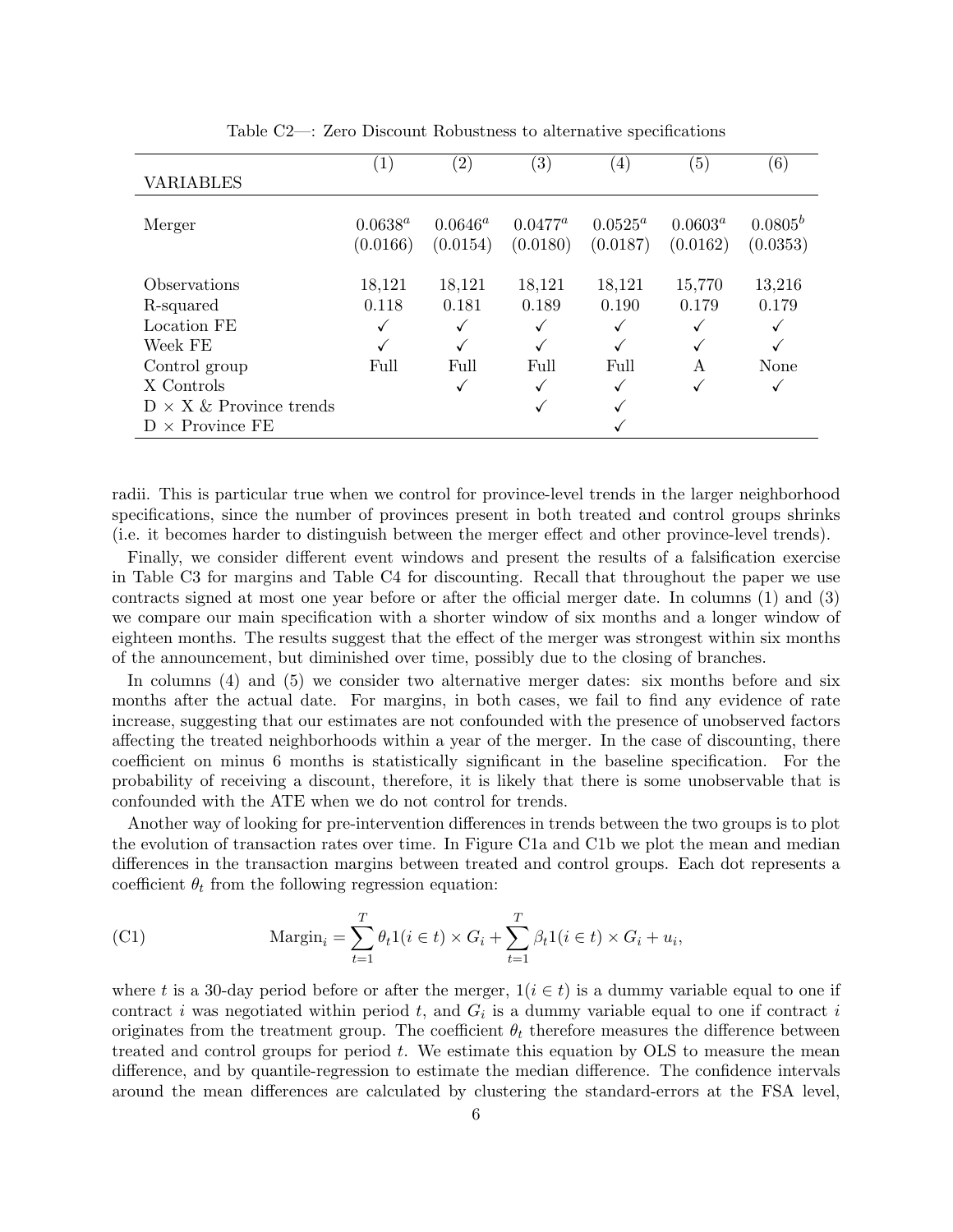|                 |            | $\alpha$ , $\alpha$ intermeted to indigenous notes |                   |                  |          |
|-----------------|------------|----------------------------------------------------|-------------------|------------------|----------|
|                 | (1)        | (2)                                                | $\left( 3\right)$ | $\left(4\right)$ | (5)      |
|                 | 3KM        | 4KM                                                | 5KM               | 6KM              | 7KM      |
| <b>Baseline</b> | $0.0405^b$ | $0.0529^a$                                         | $0.0607^a$        | $0.0478^{b}$     | 0.0304   |
|                 | (0.0184)   | (0.0198)                                           | (0.0183)          | (0.0198)         | (0.0204) |
| With trends     | 0.0242     | $0.0496^{c}$                                       | $0.0719^{a}$      | 0.0414           | 0.0173   |
|                 | (0.0213)   | (0.0262)                                           | (0.0242)          | (0.0258)         | (0.0266) |
| Observations    | 18,121     | 18,121                                             | 18,121            | 18,121           | 18,121   |
| % Treated       | 0.479      | 0.589                                              | 0.628             | 0.706            | 0.728    |

Table C3—: Robustness analysis results on the average merger effect

| (a) Alternative neighborhood sizes |  |
|------------------------------------|--|

| (b) Alternative event windows and falsification tests |  |  |  |
|-------------------------------------------------------|--|--|--|
|                                                       |  |  |  |

|                 |            | (2)        | $\left( 3\right)$ | .4)         | (5)        |
|-----------------|------------|------------|-------------------|-------------|------------|
|                 | 6-Months   | $1$ -Year  | 18-Months         | $+6$ Months | - 6 Months |
| <b>Baseline</b> | $0.0969^a$ | $0.0607^a$ | 0.0172            | $-0.0135$   | 0.0166     |
|                 | (0.0279)   | (0.0183)   | (0.0152)          | (0.0254)    | (0.0177)   |
| With trends     | 0.0677c    | $0.0719^a$ | $0.0444^b$        | $-0.0250$   | 0.0100     |
|                 | (0.0391)   | (0.0242)   | (0.0200)          | (0.0343)    | (0.0217)   |
| Observations    | 8,040      | 18,121     | 27,978            | 17,296      | 17,148     |

Dependent variable is margins. Significance levels:  $a_{\rm p}$   $\sim$  0.01,  $b_{\rm p}$   $\lt$  0.05,  $c_{\rm p}$   $\lt$  0.1. All specifications include week and location (FSA) fixed effects, these are included in  $X_i^{base}$ . Trend specifications also include the variables in  $X_i^{trend}$  Standard errors are clustered at the location level (FSA).

and the quantile regression confidence intervals are obtained by bootstrapping. The two figures also present the weighted average of every coefficient before and after the merger, weighted by the sample size within each period. Finally, the number of months post-merger is smaller than 12 since we drop contracts for which the closing date is 90 days after the merger date.

The results of this exercise illustrate very well the average and quantile effects of the merger. The OLS result shows a 6 to 7 basis point increase in the average margin. This change was sudden and lasted until the 9th month after the merger date. Similarly, the median difference increased by 10 basis points post merger, and lasted 7 months. Importantly, both figures clearly show that the margin difference between the two groups before the merger was very stable and statistically significant. It became closer to zero and statistically indistinguishable from zero post-merger.

The fact that the negotiated margins eventually reverted to their pre-merger levels is consistent with the results reported in Table C4 concerning the larger time window. We conjecture that this is due to the fact that the merging firm started closing duplicate branches about a year after the merger.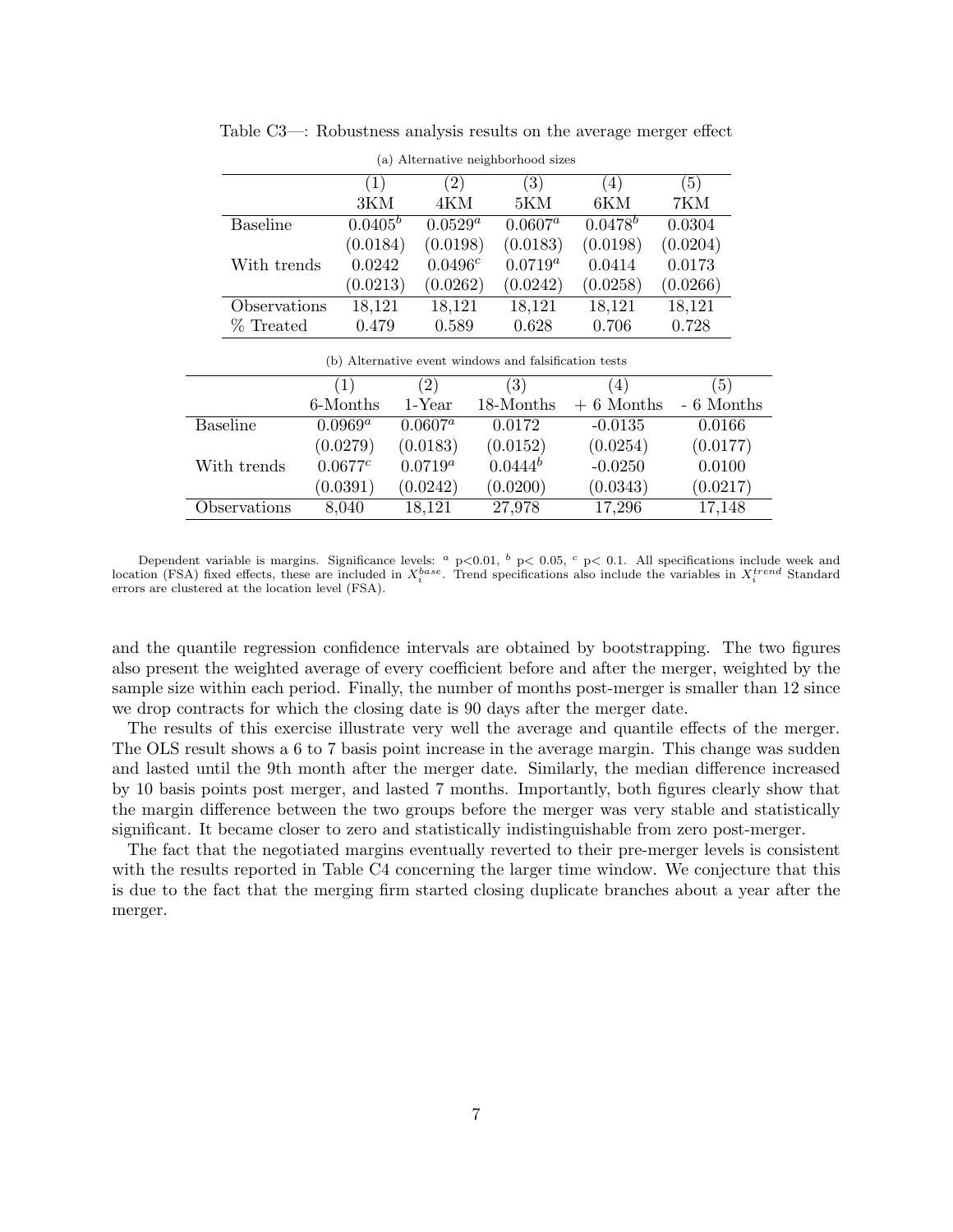| (a) Alternative neighborhood sizes |                    |                    |                                             |                    |                    |  |
|------------------------------------|--------------------|--------------------|---------------------------------------------|--------------------|--------------------|--|
|                                    | (1)                | $^{\prime}2)$      | $\left( 3\right)$                           | (4)                | (5)                |  |
|                                    | 3KM                | 4KM                | 5KM                                         | 6KM                | 7KM                |  |
| <b>Baseline</b>                    | $0.0474^{\dagger}$ | $0.0617^{\dagger}$ | $0.0646^{\dagger}$                          | $0.0615^{\dagger}$ | $0.0522^{\dagger}$ |  |
|                                    | (0.0146)           | (0.0157)           | (0.0154)                                    | (0.0174)           | (0.0182)           |  |
| With trends                        | 0.0254             | $0.0414^{\circ}$   | $0.0477^{\dagger}$                          | 0.0296             | 0.0129             |  |
|                                    | (0.0168)           | (0.0183)           | (0.0180)                                    | (0.0208)           | (0.0204)           |  |
| Observations                       | 18,121             | 18,121             | 18,121                                      | 18,121             | 18,121             |  |
| % Treated                          | 0.479              | 0.589              | 0.628                                       | 0.706              | 0.728              |  |
|                                    |                    |                    | $\overline{p}$ p<0.05, $\overline{p}$ p<0.1 |                    |                    |  |

Table C4—: Robustness analysis results on the average merger effect: Dependent variable is zero discount

|  |  |  |  |  |  | (b) Alternative event windows and falsification tests |  |
|--|--|--|--|--|--|-------------------------------------------------------|--|
|--|--|--|--|--|--|-------------------------------------------------------|--|

|                                              | $\left(1\right)$   | (2)                | $\left( 3\right)$  | $\vert 4 \vert$ | $\left(5\right)$   |  |
|----------------------------------------------|--------------------|--------------------|--------------------|-----------------|--------------------|--|
| VARIABLES                                    | 6-Months           | $1$ -Year          | 18-Months          | $+6$ Months     | - 6 Months         |  |
|                                              |                    |                    |                    |                 |                    |  |
| Baseline                                     | $0.0617^{\dagger}$ | $0.0646^{\dagger}$ | $0.0382^{\dagger}$ | 0.00264         | $0.0658^{\dagger}$ |  |
|                                              | (0.0229)           | (0.0154)           | (0.0128)           | (0.0214)        | (0.0168)           |  |
| with trends                                  | $0.0675^{\circ}$   | $0.0477^{\dagger}$ | 0.0202             | 0.0111          | 0.0258             |  |
|                                              | (0.0288)           | (0.0180)           | (0.0156)           | (0.0262)        | (0.0219)           |  |
|                                              |                    |                    |                    |                 |                    |  |
| Observations                                 | 8,040              | 18,121             | 27,978             | 17,296          | 17,148             |  |
| $\overline{p}$ p<0.05, * p<0.1<br>$p<0.01$ , |                    |                    |                    |                 |                    |  |
|                                              |                    |                    |                    |                 |                    |  |

Significance levels: <sup>a</sup> p<0.01, <sup>b</sup> p< 0.05, <sup>c</sup> p< 0.1. All specifications include week and location (FSA) fixed effects, these are included in  $X_i^{base}$ . Trend specifications also include the variables in  $X_i^{trend}$  Standard errors are clustered at the location level (FSA).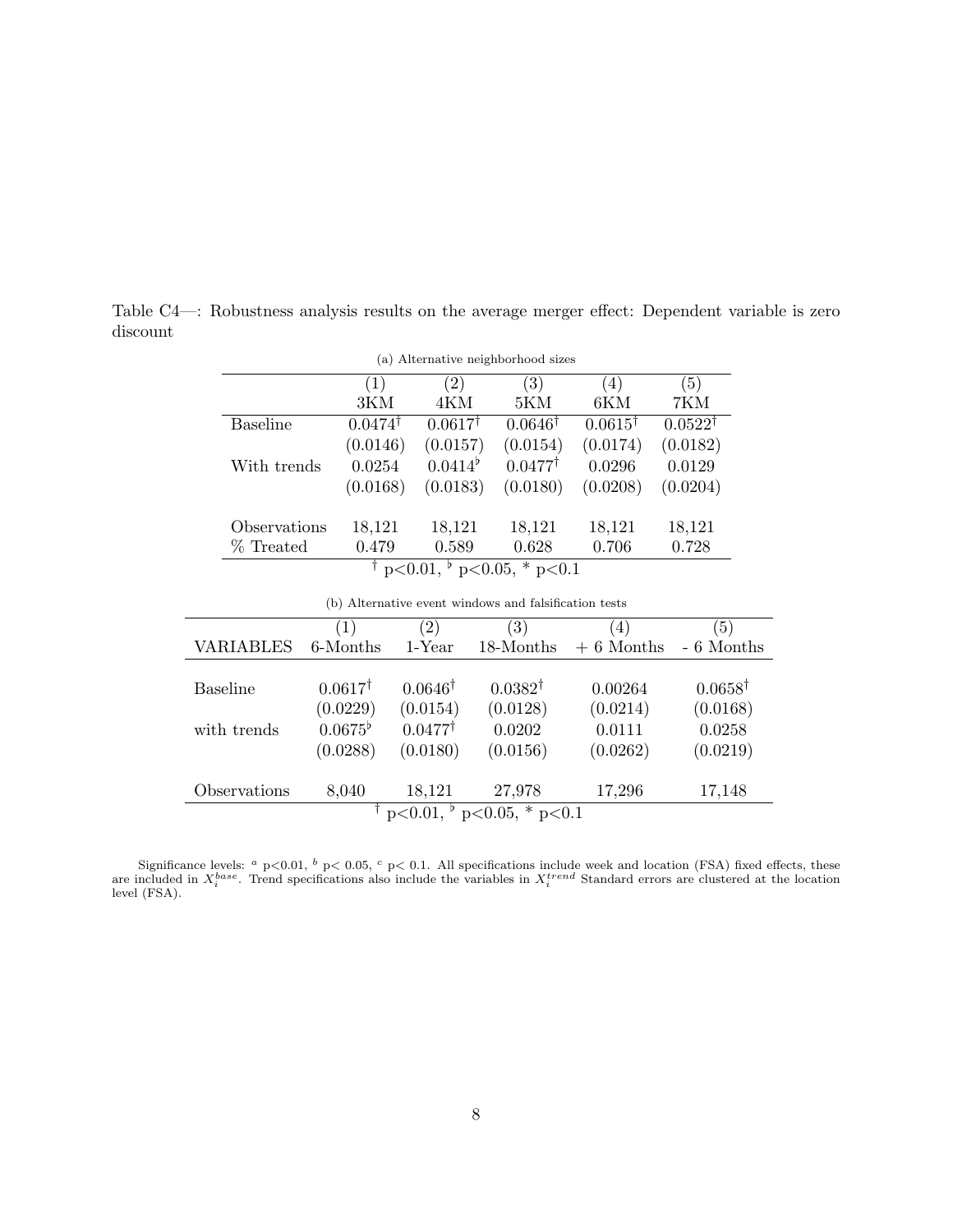

Figure C1. : Results for the month-by-month difference in transaction margins across treated and control groups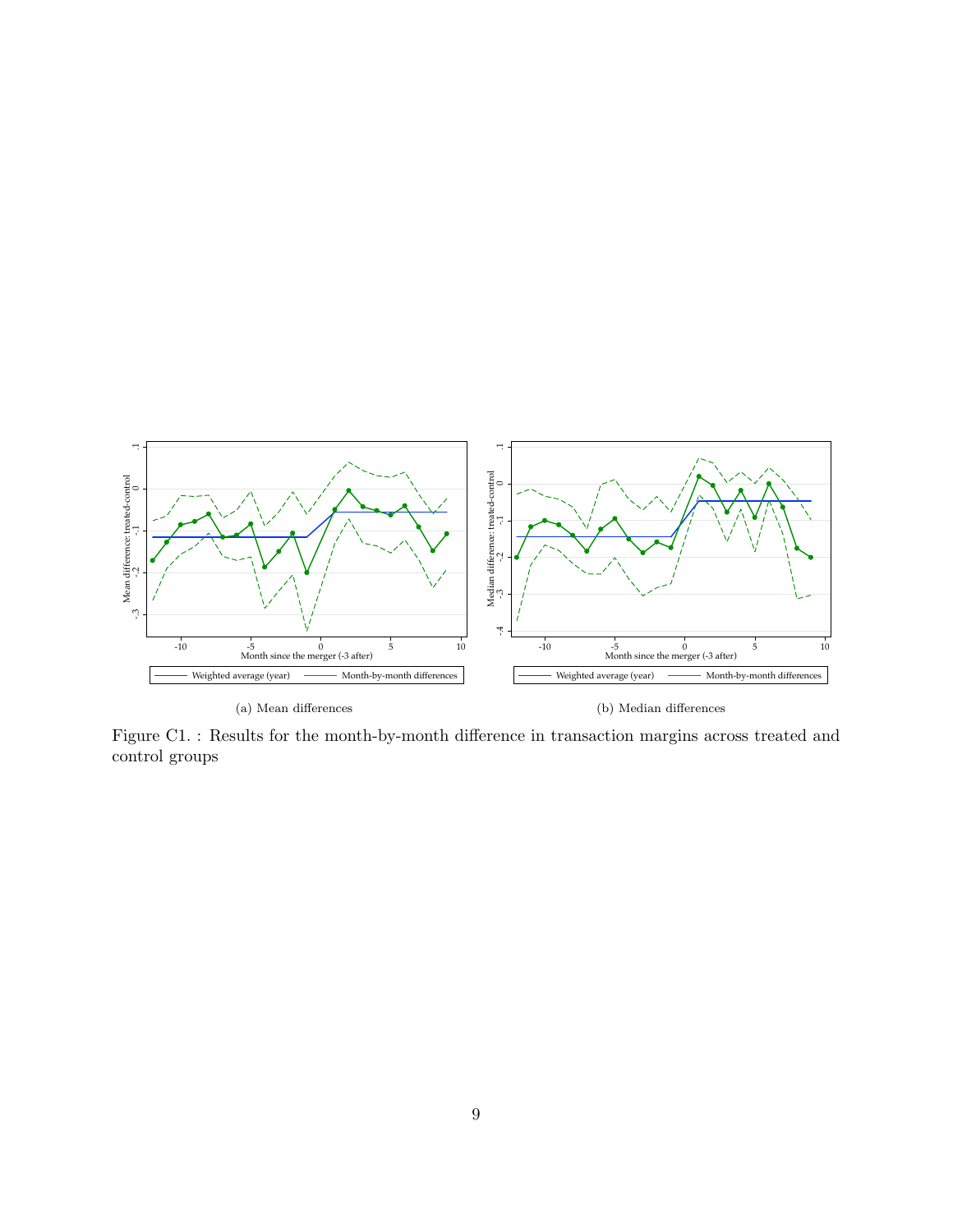# D: ADDITIONAL TABLES

In this section we present additional tables.

| Table D1—: Definition of Household / Mortgage Characteristics |  |  |
|---------------------------------------------------------------|--|--|
|---------------------------------------------------------------|--|--|

| Name          | Description                                                                  |
|---------------|------------------------------------------------------------------------------|
| FI            | Type of lender                                                               |
| Source        | Identifies how lender generated the loan (branch, online, broker, etc)       |
| Income        | Total amount of the borrower(s) salary, wages, and income from other sources |
| <b>TDS</b>    | Ratio of total debt service to income                                        |
| Duration      | Length of the relationship between the borrower and FI                       |
| R-status      | Borrowers residential status upon insurance application                      |
| FSA           | Forward sortation area of the mortgaged property                             |
| Market value  | Selling price or estimated market price if refinancing                       |
| Dwelling type | 10 options that define the physical structure                                |
| Close         | Closing date of purchase or date of refinance                                |
| Loan amount   | Dollar amount of the loan excluding the loan insurance premium               |
| Premium       | Loan insurance premium                                                       |
| Purpose       | Purpose of the loan (purchase, port, refinance, etc.)                        |
| <b>LTV</b>    | Loan amount divided by lending value                                         |
| Price         | Interest rate of the mortgage                                                |
| Term          | Represents the term over which the interest rate applies to the loan         |
| Amortization  | Represents the period the loan will be paid off                              |
| Interest type | Fixed or adjustable rate                                                     |
| <i>CREDIT</i> | Summarized application credit score (minimum borrower credit score).         |

Some variables were available only from one of the mortgage insurers.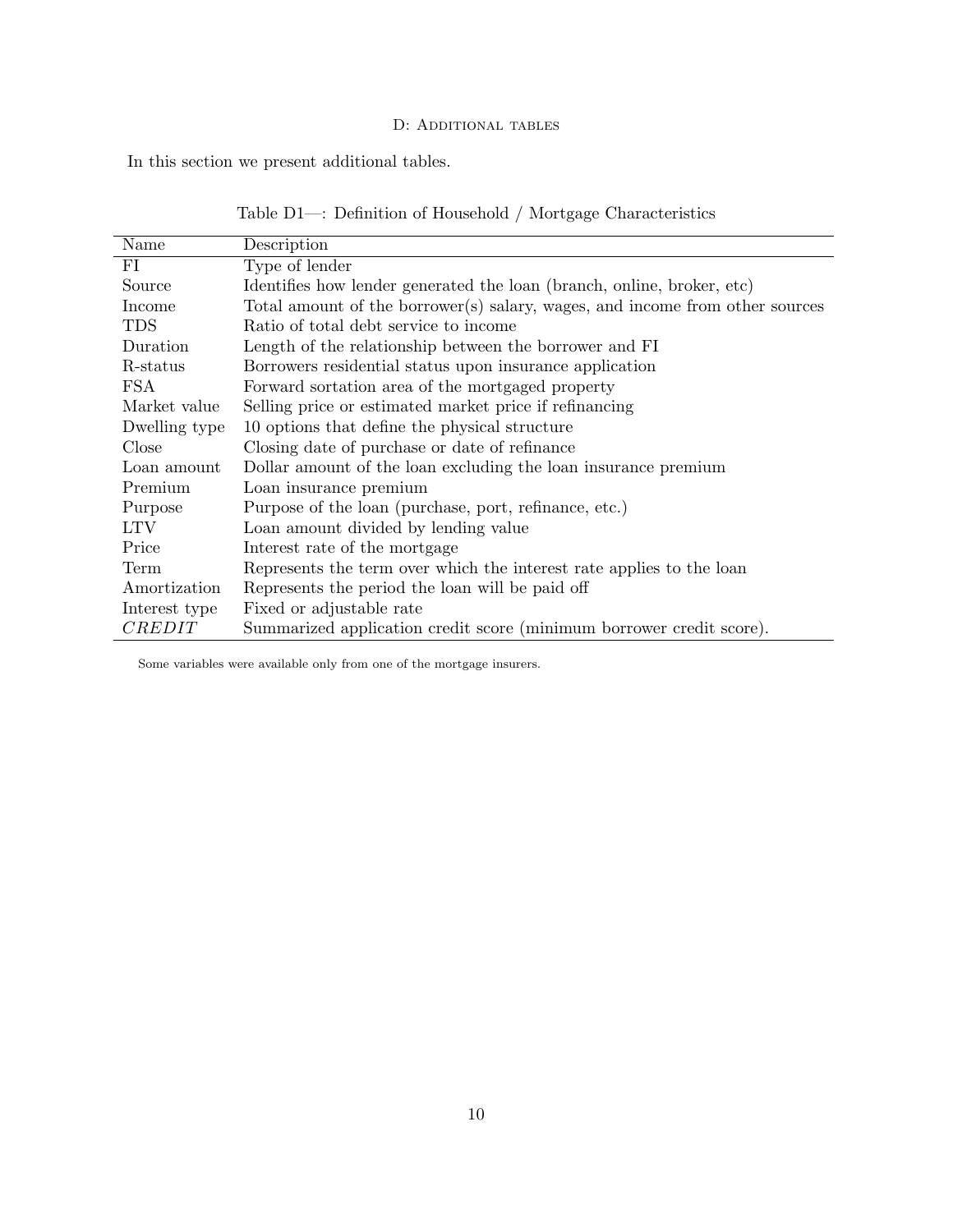|                                |                 | Margin      |                 | Zero discount |
|--------------------------------|-----------------|-------------|-----------------|---------------|
| <b>VARIABLES</b>               | <b>Baseline</b> | With trend  | <b>Baseline</b> | With trend    |
|                                |                 |             |                 |               |
| Merger                         | $0.0607^a$      | $0.0719^a$  | $0.0646^a$      | $0.0477^a$    |
|                                | (0.0183)        | (0.0242)    | (0.0154)        | (0.0180)      |
| log of Monthly income (X 100K) | $0.150^{a}$     | $0.123^a$   | $0.109^{a}$     | $0.0909^a$    |
|                                | (0.0181)        | (0.0237)    | (0.0165)        | (0.0220)      |
| Log of house price $(X 100K)$  | $-0.310^a$      | $-0.320^a$  | $-0.220^a$      | $-0.231^a$    |
|                                | (0.0194)        | (0.0237)    | (0.0171)        | (0.0219)      |
| Log of other debt $(X 1K)$     | $-0.0511^a$     | $-0.0493^a$ | $-0.0310^{a}$   | $-0.0364^a$   |
|                                | (0.00759)       | (0.00985)   | (0.00665)       | (0.00883)     |
| FICO <sub>2600</sub>           | $-0.225^a$      | $-0.235^a$  | $-0.197^a$      | $-0.198^a$    |
|                                | (0.0354)        | (0.0435)    | (0.0305)        | (0.0402)      |
| Status: Renter                 | $-0.0101$       | $-0.0112$   | $-0.00935$      | $-0.0221$     |
|                                | (0.0113)        | (0.0159)    | (0.0101)        | (0.0140)      |
| Status: Parents                | $-0.0547^a$     | $-0.0541^b$ | $-0.0517^a$     | $-0.0630^{a}$ |
|                                | (0.0190)        | (0.0274)    | (0.0155)        | (0.0225)      |
| $0.85 \leq \text{LTV} \leq 90$ | $0.0509^{a}$    | $0.0404^a$  | $0.0257^b$      | 0.0212        |
|                                | (0.0113)        | (0.0150)    | (0.0103)        | (0.0133)      |
| $0.90 \leq$ LTV $\leq 0.95$    | $0.0650^{a}$    | 0.0358c     | $0.0410^a$      | 0.0279        |
|                                | (0.0147)        | (0.0204)    | (0.0130)        | (0.0176)      |
| I(Min.down)                    | $0.118^a$       | $0.107^a$   | $0.0874^a$      | $0.0824^a$    |
|                                | (0.0114)        | (0.0155)    | (0.0112)        | (0.0142)      |
| Switcher                       | $-0.0899^a$     | $-0.0488^b$ | $-0.0564^a$     | $-0.0119$     |
|                                | (0.0129)        | (0.0189)    | (0.0123)        | (0.0185)      |
| <b>Broker</b>                  | $-0.0615^a$     | $-0.0378^b$ | $-0.0945^a$     | $-0.0904^a$   |
|                                | (0.0141)        | (0.0185)    | (0.0122)        | (0.0176)      |
| R-squared                      | 0.408           | 0.416       | 0.181           | 0.189         |

Table D2—: Average Treatment Effect of the Merger with Covariates

Significance levels:  $a p<0.01$ ,  $b p<0.05$ ,  $c p<0.1$ . Number of observations ins 18,121.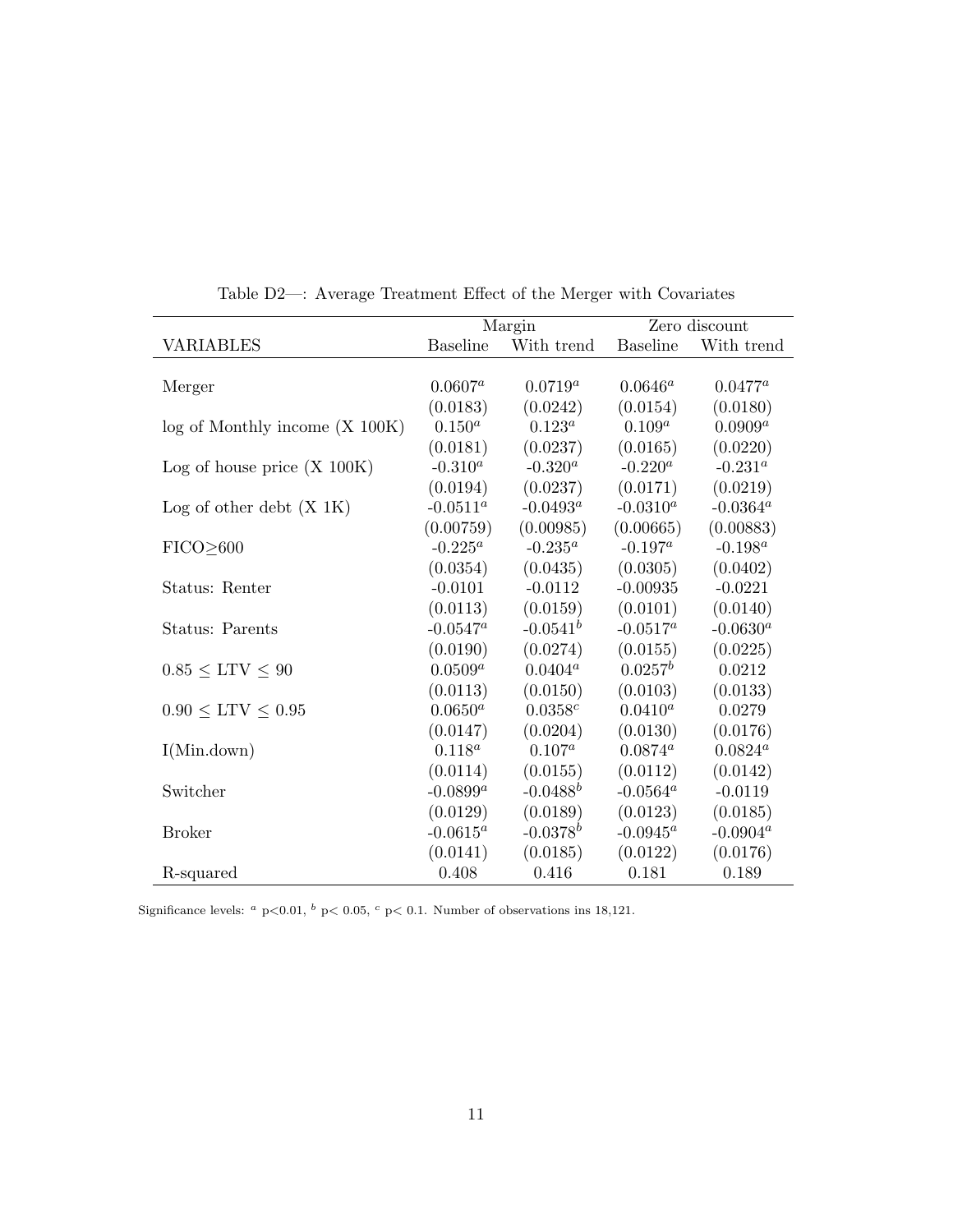### E: Theory Appendix

In this section we present further details on the model presented Section 4 of the paper.

In the interior, the solution to the effort-choice problem in equation (F3) gives rise to search effort and matching probability functions that are decreasing in  $u_i$  and increasing in n:

(E1) 
$$
e(u_i, n) = \left[ (u_i/\lambda \Delta(n))^{-1/(1+\lambda)} - 1 \right]
$$

(E2) 
$$
s(u_i, n) = \begin{cases} 1 - (u_i/\lambda \Delta(n))^{\lambda/(1+\lambda)} & \text{if } \lambda \Delta(n) > u_i \\ 0 & \text{otherwise,} \end{cases}
$$

where  $\lambda = \gamma/(1 - \gamma)$ .

To study the effect of a merger we consider the effect of  $u_i$  and n on the equilibrium margin:

$$
\pi_1(u_i, n) = 1 + e(u_i, n) \left( 1 - \frac{1}{1 + \lambda} + \frac{1}{1 + \lambda} \right) - \frac{1}{1 + \lambda} + \frac{1}{1 + \lambda} = 1 + e(u_i, n) > 0
$$
  

$$
\pi_2(u_i, n) = \frac{u_i(e(u_i, n) + 1)}{\Delta(n)(1 + \lambda)} \Delta'(n) - \frac{u_i(e(u_i, n) + 1)}{\Delta(n)(1 + \lambda)} \Delta'(n) - s(u_i, n) \Delta'(n) = -s(u_i, n) \Delta'(n) < 0.
$$

Therefore price is increasing in  $u_i$ , and decreasing in n. We can also use equation (E2) to determine the threshold level  $\bar{u}(n)$ , associated with positive search effort:  $e(u_i) = 0$  if  $u_i > \lambda \Delta(n)$ . If the search function  $s(u_i, n)$  is such that  $s(u_i, n) = 0$  for all  $u_i > \bar{u}$ , the marginal effect of changing n is zero for consumers at the top of the price distribution.

Using these two results leads to our first prediction: A merger raises prices for all  $u_i < \bar{u}$ :  $\pi(u_i, n-1) - \pi(u_i, n) > 0$  for all  $u_i < \bar{u}(n)$ .

We are also interested in the effect of the merger along the distribution. From the above results we can calculate the following cross-partial derivates:

(E3) 
$$
\frac{\partial^2 \pi(u_i, n)}{\partial u \partial n} = \frac{\partial^2 \pi(u_i, n)}{\partial n \partial u} = \frac{e(u, n)}{\Delta(n)(1 + \lambda)} \Delta'(n) > 0.
$$

From these we see that because the marginal effect of  $n$  is increasing in  $u_i$ , the effect of a merger is larger (more negative) at the bottom of the price distribution:

(E4) 
$$
0 \leq \pi(u_{q_1}, n-1) - \pi(u_{q_1}, n) \leq \pi(u_{q_2}, n-1) - \pi(u_{q_2}, n), \text{ if } q_2 < q_1.
$$

Since the function is continuous and the cross-partial derivatives are strictly positive (in the interior), we can establish the following effect of a merger on price dispersion as measured by the interquartile range (IQR):

$$
\operatorname{sign}\left(\operatorname{IQR}(n-1) - \operatorname{IQR}(n)\right) = \operatorname{sign}\left(\frac{1}{2} \int_{u_{25}}^{u_{75}} \frac{\partial \pi(u_i, n-1)}{\partial u} du_i - \frac{1}{2} \int_{u_{25}}^{u_{75}} \frac{\partial \pi(u_i, n)}{\partial u} du_i\right) \le 0
$$

The second equality comes from the fact that:

(E5) 
$$
\pi(u_{75,}n) = \pi(u_{25,n}) + \int_{u_{25}}^{u_{75}} \frac{\partial \pi(u_i, n)}{\partial u} du_i,
$$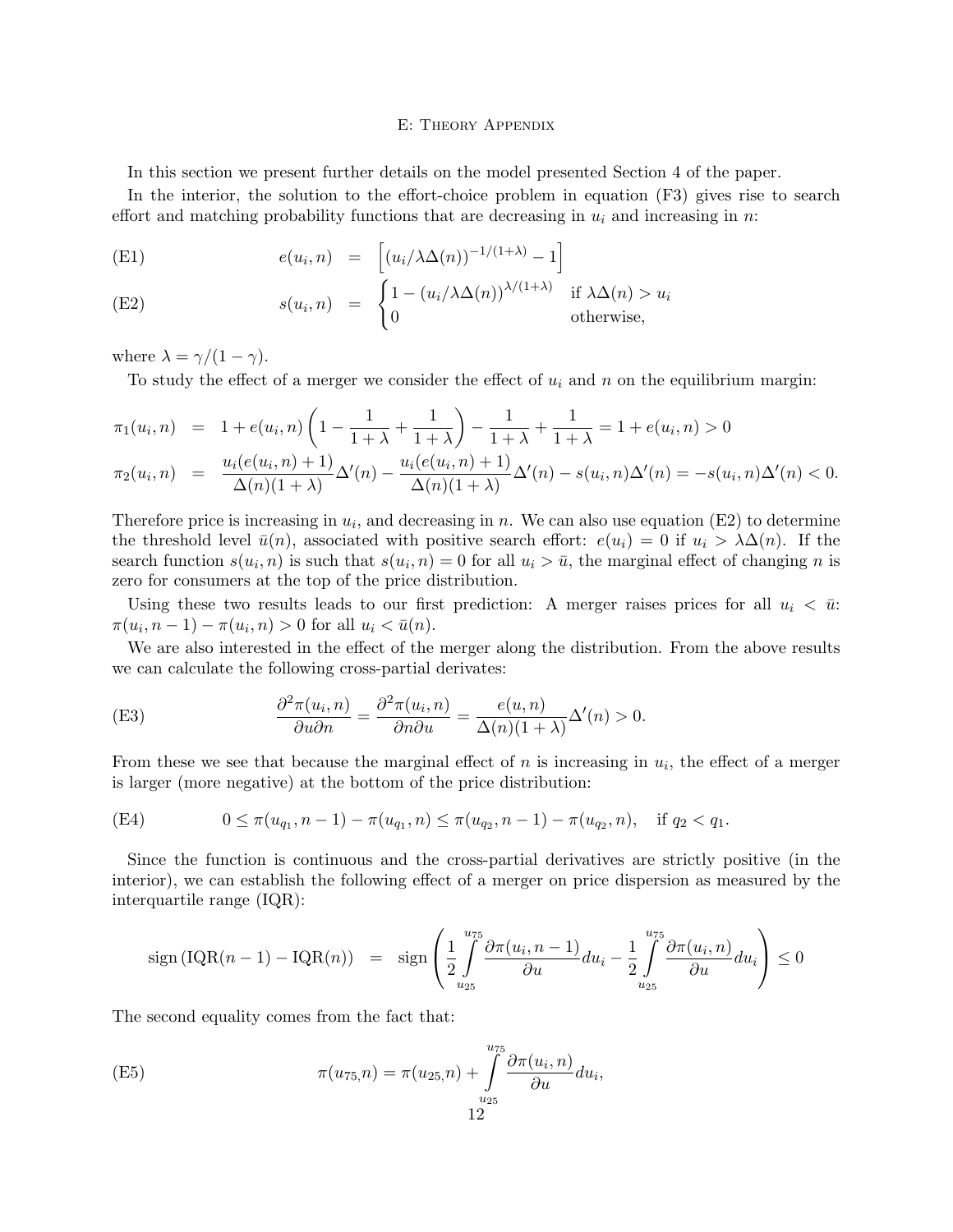and its sign is negative since from equation (E3):

(E6) 
$$
\frac{\partial \pi(u_i, n)}{\partial u} \geq \frac{\partial \pi(u_i, n-1)}{\partial u}.
$$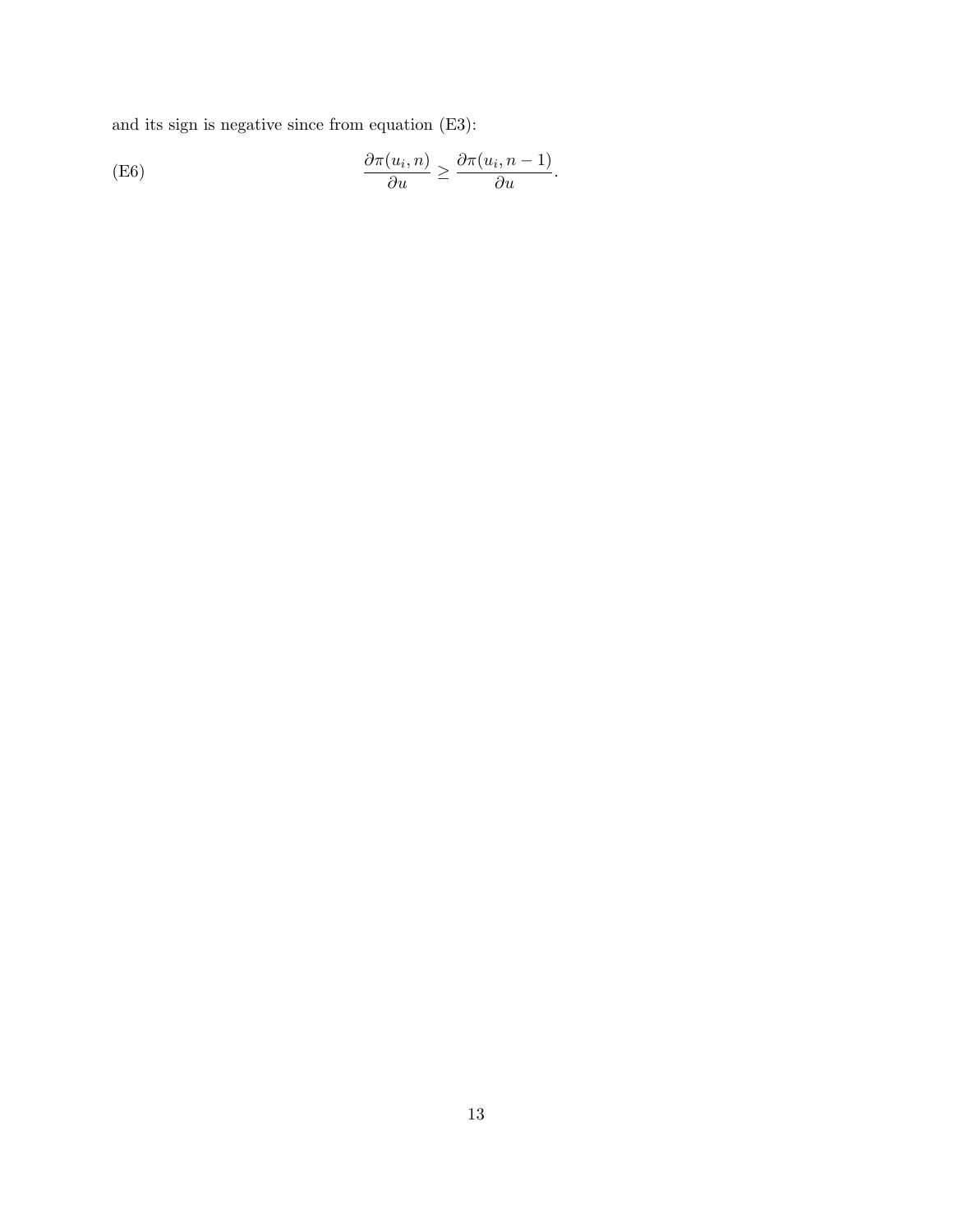#### F: Bargaining model with asymmetric information

In this section we derive and estimate a model that incorporates asymmetric information, as discussed in Section 4.3 of the paper.

Consider a model with  $n+1$  lenders, in which negotiation takes place over three stages. In the first stage, consumers receive a take-it-or-leave-it offer  $m_i$  from a random lender. In the second stage, if the initial offer is rejected, consumers put forth a search effort  $e_i$  at cost  $\kappa_i$  to gather additional quotes. The number of quotes that consumers obtain is stochastically determined by their search effort: with probability  $s(e_i)$  they are randomly matched with n banks, and with probability  $1-s(e_i)$ they receive 2 quotes.<sup>3</sup> In the final stage, competition takes place, and consumers choose the lowest price offer. We characterize each stage sequentially, starting with the final competition game.

Competition stage We model the competition stage as an English auction between at most n lenders. Lenders are ex-ante identical with a common consumer-specific marginal cost  $c_i$ , but face a mean-zero additive idiosyncratic cost shock  $\epsilon_i$  that is privately observed after consumers are matched with lenders.

The game has a unique dominant-strategy equilibrium: banks are willing to offer up to their privately observed cost  $c_i + \epsilon_j$ , and the most efficient bank wins the contract by offering a rate equal to the second lowest cost,  $c_{(2)} = c_i + \epsilon_{(2)}$ , where  $\epsilon_{(2)}$  is the second order statistic of  $\{\epsilon_1, ..., \epsilon_k\}.$ Let  $E(m^*|\tilde{n}) = c_i + E(\epsilon_{(2)}|\tilde{n})$  denote the expected second-stage transaction price, where  $\tilde{n}$  is the number of quotes generated (either two or  $n$ ). Given our matching assumption, the gain from searching is summarized by the expected cost difference between obtaining two or  $n$  quotes:  $\Delta(n) = E\left(\epsilon_{(2)}|2\right) - E\left(\epsilon_{(2)}|n\right) > 0.$  This function in increasing in n.

**Search effort stage** At this stage, consumers incur a search cost  $\kappa_i$  to gather additional quotes. The search cost has a fixed and variable component:

$$
\kappa_i = u_i(1+e_i) + \eta_i.
$$

We assume that the marginal cost of effort  $u_i$  is publicly observed by both parties, and that consumers privately observe the sunk cost  $\eta_i$  of gathering extra quotes. We assume that  $\eta_i$  is distributed according to an exponential distribution with a mean denoted by  $\bar{\eta}$ .

We use a simple matching technology to describe the number of quotes that consumers receive. Search effort e increases the probability  $s(e)$  of receiving the maximum number of quotes n. Consumers putting forth zero effort are automatically matched with two lenders, and we use a Pareto distribution to characterize the matching probability function:

(F2) 
$$
s(e) = 1 - (1 + e)^{-\lambda}
$$
.

Consumers choose an optimal level of search effort to minimize the sum of the expected transaction price and the search cost. Importantly, this effort level depends only on public information, since  $\eta_i$  is a fixed-cost. A consumer facing n possible options chooses an optimal effort level that minimizes the net borrowing cost:

(F3) 
$$
r(u_i, n) \equiv \min_{e \ge 0} u_i \cdot (1 + e) + c_i + E\left(\epsilon_{(2)}|2\right) - s(e)\Delta(n) = c_i + \pi(u_i, n).
$$

The solution to this problem gives rise to effort and matching probability functions that are decreasing in  $u_i$  and increasing in n. Moreover, the optimal effort level exhibits a threshold property:

 $3$ We assume that the initial lender does not participate in the competition stage. We also assume that consumers get a minimum of two quotes in order to generate a finite price even for consumers with high search-costs.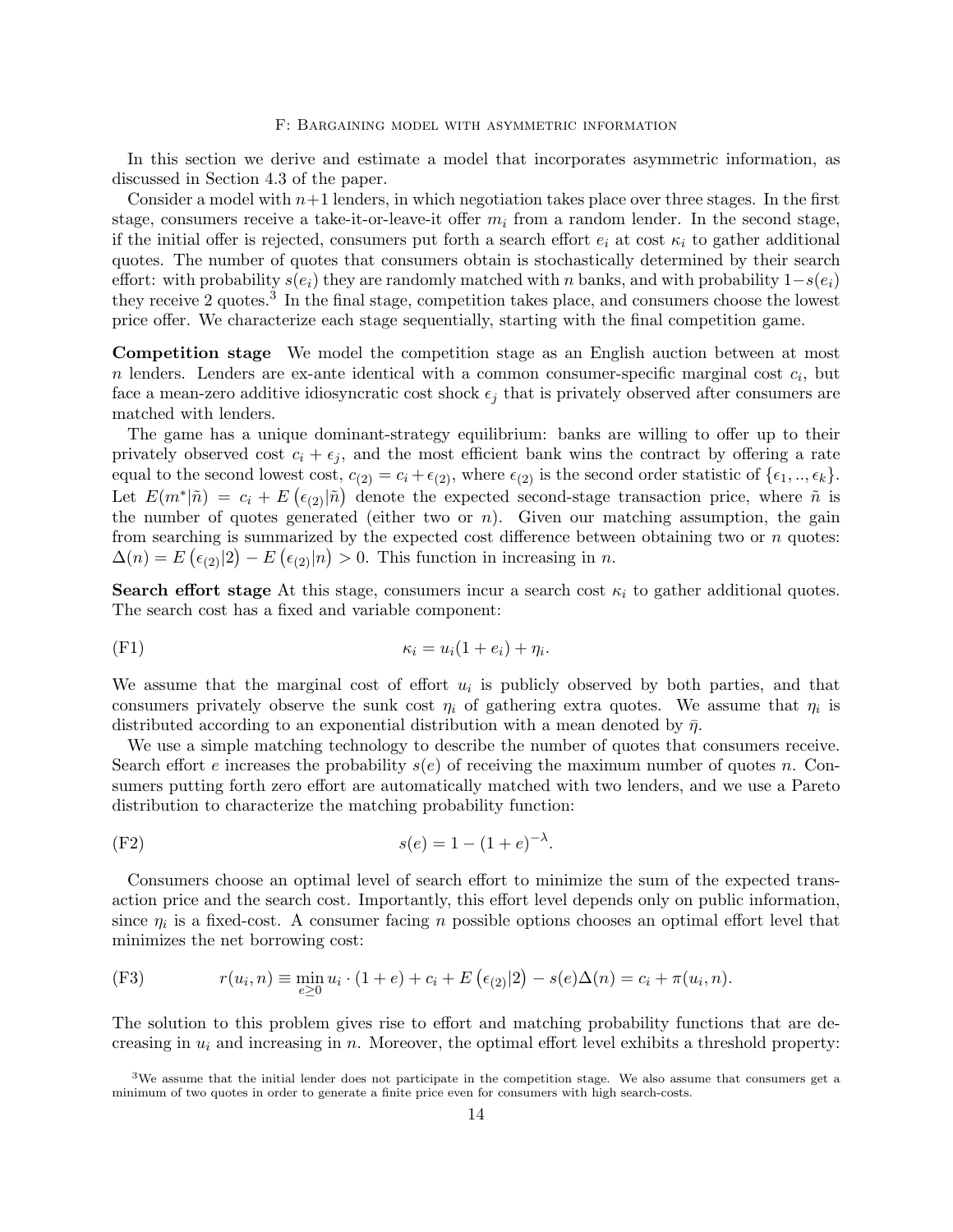consumers with marginal costs larger than a threshold  $\bar{u}(n)$  invest zero effort.

The search decision depends on the reserve value of consumers net of the private-valued search cost:  $r(u_i, n) - \eta_i$ . In particular, if  $m^0$  is the initial offer received in the first stage, the search probability is given by the following expression:

(F4) 
$$
H(m^{0}|u_{i}, n) = 1 - \exp\left(-\frac{1}{\bar{\eta}}\max(0, m^{0} - r(u_{i}, n))\right).
$$

**Initial offer** In the first stage, information is asymmetric. The initial lender therefore chooses  $m<sup>0</sup>$ to maximize its expected profits:

(F5) 
$$
\max_{m^0}(m^0 - c_i)(1 - H(m^0|u_i, n)).
$$

Since the private-value search cost  $\eta_i$  cannot be negative, the search probability is positive only if the initial quote is larger than consumers' reservation value,  $r(u_i, n)$ . In the interior, the optimal quote takes the form of a constant markup over  $c$ :

(F6) 
$$
m_i^0 = c_i + \frac{1 - H(m_i^0|u_i, n)}{h(m^0|u_i, n)} = c_i + \bar{\eta},
$$

where  $h(m^0|u_i, n) = \partial H(m_i^0|u_i, n)/\partial m^0 = \frac{1}{\bar{n}}$  $\frac{1}{\bar{\eta}}(1-H)$ . This constant markup-rule is specific to the exponential search cost distribution. Under more general functional forms, the initial offer would depend on  $n$  and  $u_i$ , but the predictions of the model would be remain qualitatively unchanged.

If the interior solution is less than the reservation value, the lender can increase its initial offer without increasing the probability of losing the consumer. Therefore, the optimal initial offer is the maximum of  $c + \bar{\eta}$  and the reservation value of consumers:

(F7) 
$$
m_i^0 = \begin{cases} c_i + \bar{\eta} & \text{If } \bar{\eta} > \pi(u_i, n), \\ r(u_i, n) & \text{Else.} \end{cases}
$$

where  $\pi(u_i, n)$  is the markup over c given by consumers' reservation values.

Similarly, the equilibrium search probability takes the following piece-wise form:

(F8) 
$$
H(u_i, n) = \begin{cases} 1 - \exp\left(-\frac{1}{\bar{\eta}}\left(\bar{\eta} - \pi(u_i, n)\right)\right) & \text{If } \bar{\eta} > \pi(u_i, n), \\ 0 & \text{Else.} \end{cases}
$$

Incorporating asymmetric information can therefore lead to search for a segment of the market. In particular, a lender will find it optimal to prevent search entirely for consumers with high observable search costs (i.e. high profit margins). In contrast, it will offer a relatively high price to consumers with good negotiation skills (i.e. low  $u_i$ ), at the risk of losing these consumers to competing lenders. This prediction is very similar to the results found by Chatterjee and Lee (1998), in which the value of the next best alternative (rather than the search cost) is privately known to the buyer.

Functional form assumptions To solve the model we impose the following distributional assumptions on the shocks entering the model:

- Sunk cost of search:  $\eta_i \sim \text{Exp}(1/\bar{\eta}),$
- Marginal cost of effort:  $u_i \sim \text{Exp}(1/\bar{u}),$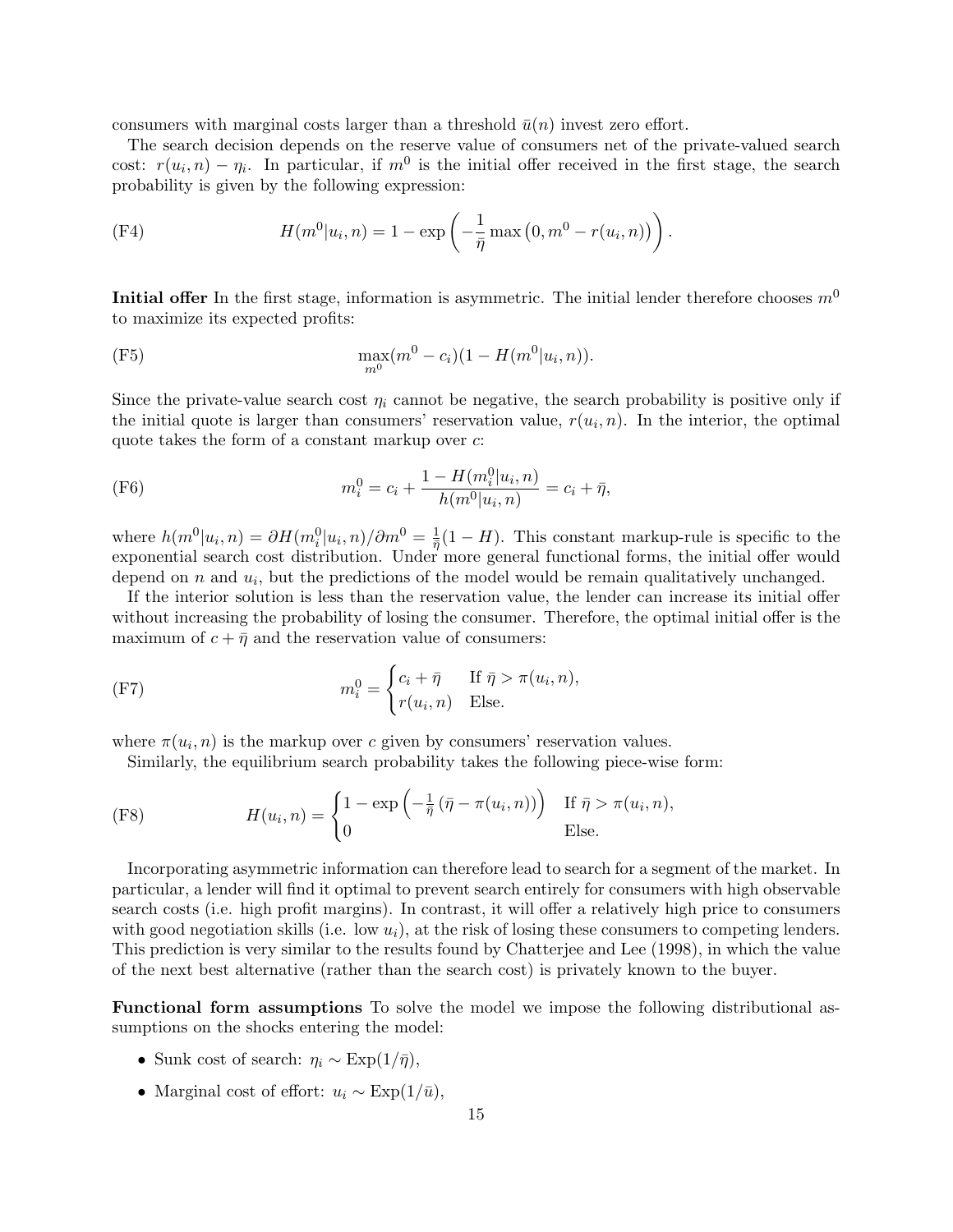- Idiosyncratic cost shocks:  $\epsilon_{ij} \sim \text{U}[-\sigma_{\epsilon}, \sigma_{\epsilon}],$
- Common lending cost residual:  $c_i \sim N(\bar{c}, \sigma_c^2)$ .

Because of the presence of multiple shocks, we cannot derive comparative statics to predict the effect of mergers along the distribution of rates. However, conditional on  $c_i$ , the model predicts that only consumers with low  $u_i$  will search in equilibrium. Consumers with effort costs above this level will pay a price that reflects their reservation value  $r(u_i, n)$ . For those consumers, the same comparative statics results derived for the model with complete information hold here.

For consumers receiving an initial quote equal to  $c_i + \bar{\eta}$ , the effect of the merger depends on their search decision. Since the gain from search is weakly increasing in  $n$ , the search probability is lower post-merger. This leads to three distinct merger effects on prices:

- 1) Market-power effect: Consumers who search before and after the merger pay higher prices due to an increase in market power dictated by cost differences across lenders (i.e.  $\sigma_{\epsilon}$ ). These consumers tend to pay relatively low rates before the merger.
- 2) Search effect: Consumers who change their search decision (i.e. from search to non-search) experience a price increase proportional to the difference between the average search cost  $(\bar{\eta})$ and the pre-merger average markup.
- 3) Price-discrimination effect: Consumers who accept the initial quote before and after the merger end up paying the same rate, and are unaffected by the merger.

These three effects produce a highly non-linear merger effect along the distribution of consumer types  $u_i$ . However, the presence of the cost-shock  $c_i$  smooths the distributional impact of the merger. Overall, the effect of the merger tends to have an inverted-u shape. It is highest around the middle of the rate distribution where the search effect is more important, lower at the bottom of the distribution where consumers are mostly affected by the increase in market power, and close to zero at the top of the distribution for consumers paying their reservation value. Depending on the parameter values, the model can therefore predict an increase or decrease in the dispersion of prices.

Estimation and simulation results Unlike with the complete information model, the search effort distribution cannot be inverted from the price distribution. Instead the distribution of prices is a mixture of four distributions, which prevents us from using the same nested fixed-point NLS estimator.

We estimate the model parameters using simulated method of moments. More specifically, we take 1,000 draws from the joint distribution of shocks, and evaluate the distribution of rates before and after the merger. Using these two distributions, we compute 10 moments: (i) average and standard-deviation of rates pre-merger, (ii) average effect of the merger, (iii) change in the standarddeviation of rates, (iv) percentile changes (i.e. 10%, 25%, 50%, 75% and 90%), and (v) the fraction of consumers searching more than one lender. We repeat this operation 100 times in order to compute the predicted average change in these moments.

We match the model predictions with the estimated effects of the merger obtained using the CiC estimator (i.e. Tables 3 and 4 in the paper). In addition, we use the average search probability from a national survey conducted by Ipsos-Reid. Overall, excluding consumers living in the most urban areas of the countries (i.e. more than 1M population), this survey estimates that 54.6% of new borrowers gather more than one quote.<sup>4</sup>

<sup>4</sup>Given that in the reduced-form we focus on medium-sized markets, i.e. those with 4-8 lenders, excluding the more populated and thus higher search probability markets makes sense. —The search probability in markets with over 1 million people is 64%.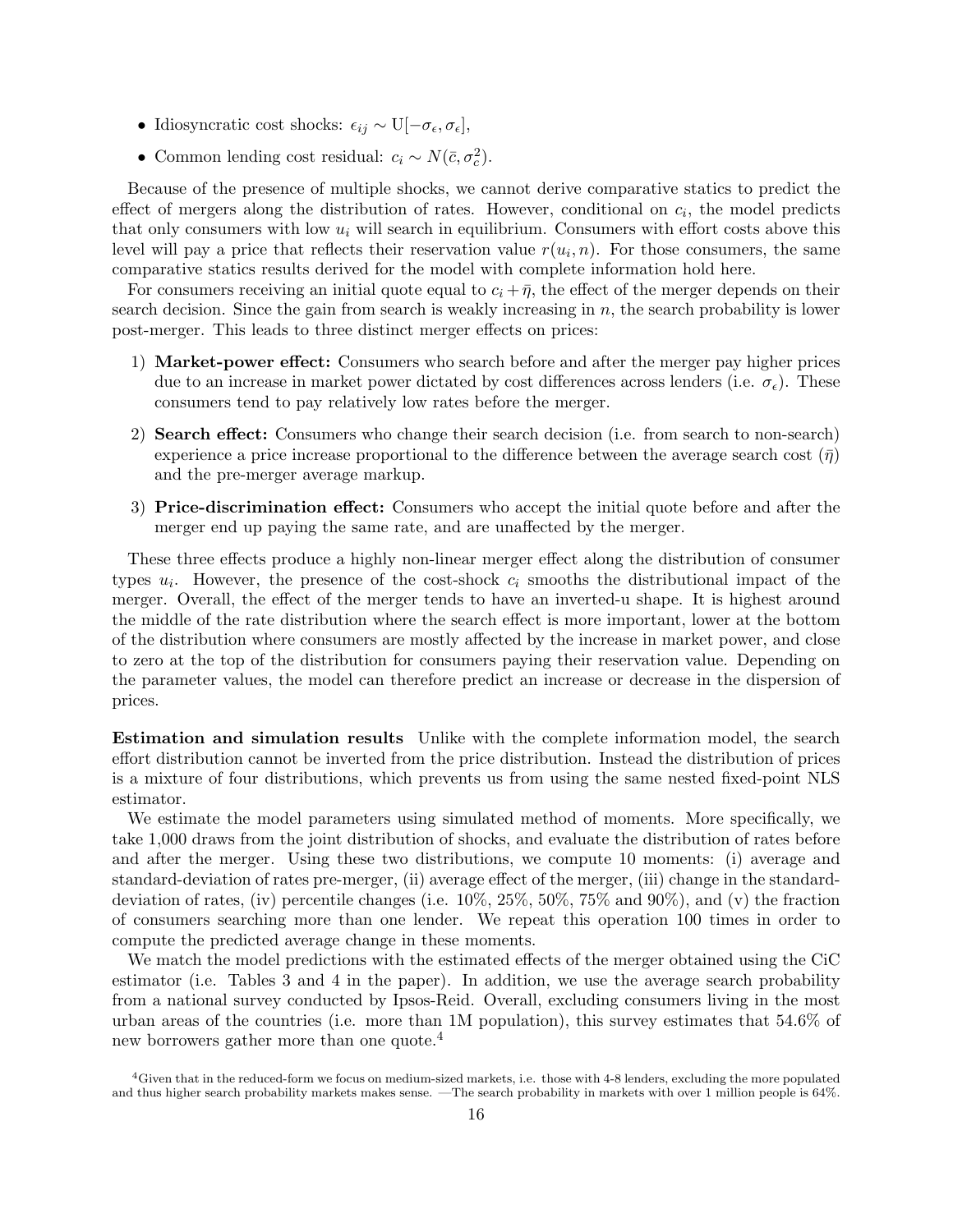The estimated parameters are presented in the second column of Table F1. The parameter estimates are not directly comparable to the complete information specification due to introduction of a new cost chock  $c_i$ , and the presence of an addition fixed search cost. Overall, the asymmetric information model predicts that firms competing at the auction stage have more homogenous costs, which lead to a lower market-power effect of the merger (i.e. 6.3 bps instead of 11 bps).

The average marginal cost of effort is also significantly lower (i.e. 12.6 bps instead of 35 bps). However, because of the additional fixed cost, on average, consumers face significantly higher search cost in this model. Indeed, the average sunk cost  $\bar{\eta}$  corresponds to 80 bps (median = 56 bps). Somewhat counter-intuitively, this large fixed-cost is needed to rationalize the high search probability. With a lower value for  $\bar{\eta}$ , fewer consumers would receive an initial quote equal  $c_i + \bar{\eta}$ , which would raise the fraction of non-searchers.

The last two columns compare the fit of the model with the moments used for estimation. Overall, the model accurately reproduces the magnitude of the reduced-form results obtained with the CiC estimator. This is particularly true for the quantile treatment effects, and the aggregate pre-merger moments. The model under-estimates the average effect by 1 bps; mostly because it predicts a smaller effect at the bottom of the price distribution.

Finally, the asymmetric and full information models have similar implications with respect to the relationship between market-power increase and the average treatment effect of the merger. Table F1 shows that the average effect of the merger predicted by the model underestimates the actual increase in market power by 24%. In contrast, the complete information model shows that the ATE is almost 50% lower than the pure market-power increase. While the magnitudes differ, both models clearly suggest that the ATE under-estimates the actual increase in market power caused by the merger.

| Parameters              |       | Moments                 | CIC      | Model    |
|-------------------------|-------|-------------------------|----------|----------|
| estimates               |       |                         | est.     | sim.     |
| $\mu_c$                 | 1.397 | Search prob             | 0.546    | 0.552    |
| $\sigma_c$              | 0.051 | Avg. margin (Before)    | 1.720    | 1.721    |
| $\sigma_{\epsilon}$     | 0.461 | Std-dev margin (Before) | 0.470    | 0.473    |
| $\bar{u}$               | 0.126 | <b>ATE</b>              | 0.057    | 0.048    |
| $\lambda$               | 1.976 | $\Delta$ Std-dev        | $-0.029$ | $-0.025$ |
| $\bar{\eta}$            | 0.810 | $\Delta$ P-10           | 0.091    | 0.053    |
|                         |       | $\Delta$ P-25           | 0.076    | 0.081    |
| $E(p^* n-1) - E(p^* n)$ | 0.063 | $\Delta$ Median         | 0.084    | 0.090    |
| Simulations             | 1000  | $\Delta$ P-75           | $-0.001$ | 0.003    |
| GMM                     | 0.061 | $\Delta$ P-90           | $-0.004$ | 0.002    |

Table F1—: Estimation and simulation results